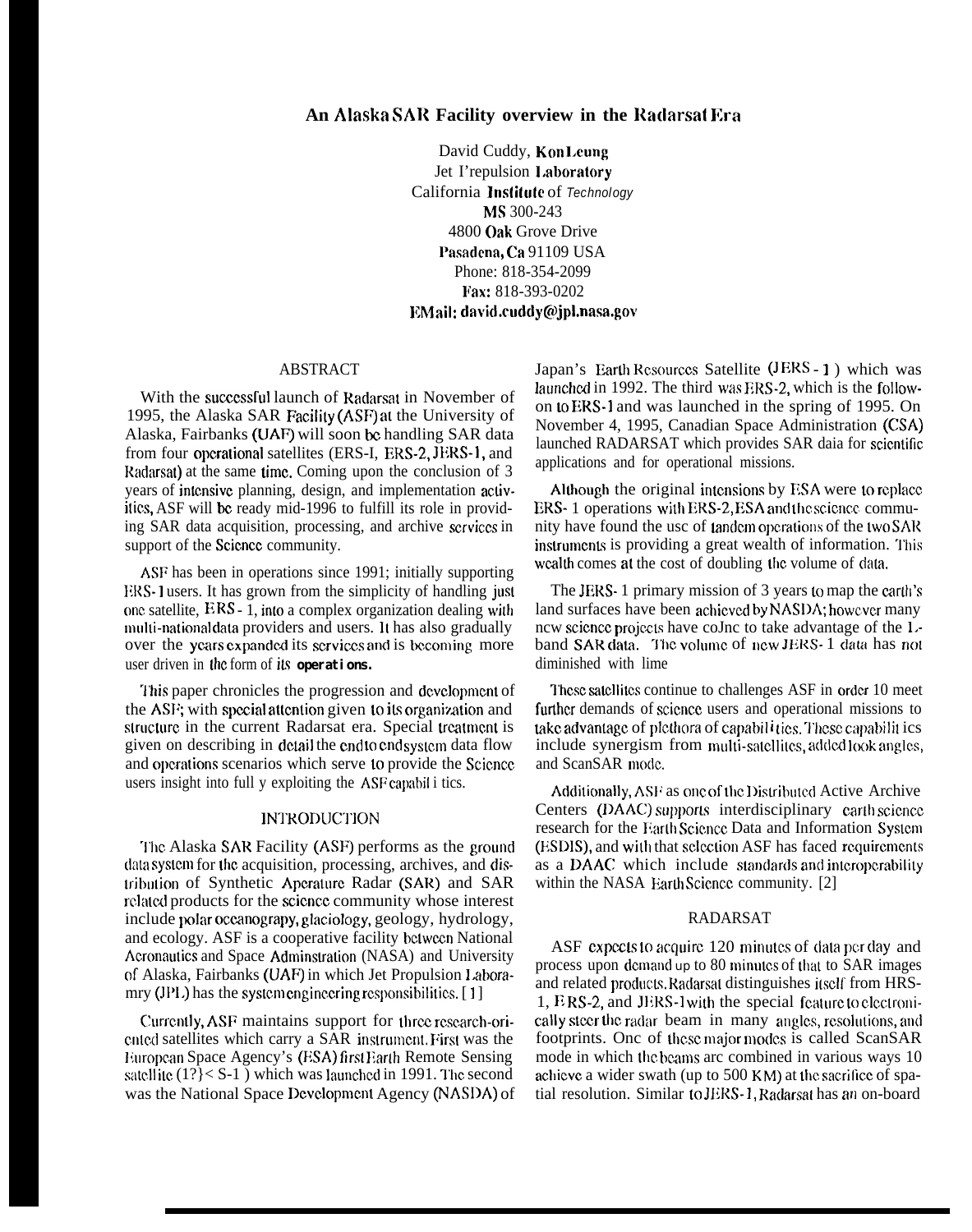$\mathbf{v}_{\rm{in}}$ 

# McMURDO STATION

The National Science Foundation in conjunction with NASA has installed a receiving station at the US facility in McMurdo, Antartica. The antenna schedules are managed by Wallops Flight Facility (WFF); however ASF continues to be the, main interface to the flight agencies for SAR data. Thereforc, integrated schedules and satellite orbit information is provided by ASF to WFF on a daily basis. Once the data is collected 10 tape al McMurdo, the reception and tape in format ion arc sent from McMurdo via WFF to ASF. ASF then reports to the flight agencies on the reception activities. The recorded tapes are sent in bulk at a later date to ASF for processing.

#### **FRAMES**

Up until now ASF SAR data were divided into images somewhat arbitrarily based on when the first data observations were made which caused overlaying image.s from repealing orbits into a patchwork, ASF now has defined frames which are fixed to earth lat i tude so that i m ages from repeating orbi is will have the same center latitude and longitude. The center latitudes of the images will be fixed relative to the equator at approx imately 40 KM spacing between image centers. For 100 KM size images, it is necessary only to order every other frame. For the largest images Of 500 KM, it is necessary only to order every 10th frame and still retain a fair overlap between adjacent images.

#### END-TO-END DATA FLOW

The end-to-end dataflow has two major flows: first, the user can request data acquistions, and second the user can request data products for frames. Fig. 1 provides a block diagram of the ASF for the Radarsat era.

IIc.cause Data Acquisition Requests (DARs) parameters include times and areas which can map to many frames that may never get scheduled, ASF has chosen to wail until a DAR is "planned" before the ASF catalog is populated with frames. Frame is the unit of data which can be ordered from ASF.

The DAR data flow is very simple. The users enter their DARs into the ASF using the User Client software provided as an extention to the EOS Data information System (EOSDIS) Information Manage.mcnt System (IMS) Version O (V0) user interface. This is a unique feature for ASF to the EOSDIS IMS V0 user interface. The DAR is tracked as a user order and assigned a unique order id. The Acquistion Planning Subsystem (AI'S) retrieves the DARs and with directives from the Acquisition Planner maps the DARs to specific swaths of SAR

data that meet the user requirements. These swaths are then sent as request m the flight agencies (ESA, NASDA, or CSA). Once the agencies have planned tile swaths, ASF then provides the frames which arc computed from the swaths in the ASF catalog, At this point (anywhere from 1 to 8 weeks in advance of the event), the user will be able to order products for the frames that arc found in the catalog. This feature is onc of the main capabilities of the new system that was not available in the older versions of ASF, in the old system, the user needed to wait until the data was collected and processed before the frames appeared in the catalog.

At about 1 day to 1 week in advance of the data observation the fore *ign* flight agencies wiji send schedules of datatakes for ASF and McMurdo to the Fligh Agency Interface Function. These are then turned into a set of integrated schedules by the APS and sent to the appropriate ante.nna system along with the predicted slate vectors. Once the antenna systems have captured the. data to a recording med ia, the user request for the. DAR is complete.

Any time after the frame shave been catalogued in the IMS, a user through the user client for the EOSDIS IMS  $V()$ searches the catalog, identifies the desired frames, and selects One of the many data sets and packaging options. In Table 1, the list of data sets that arc available from ASF in mid-1996 arc given., The list will change anti grow as ASF continues to evolve.